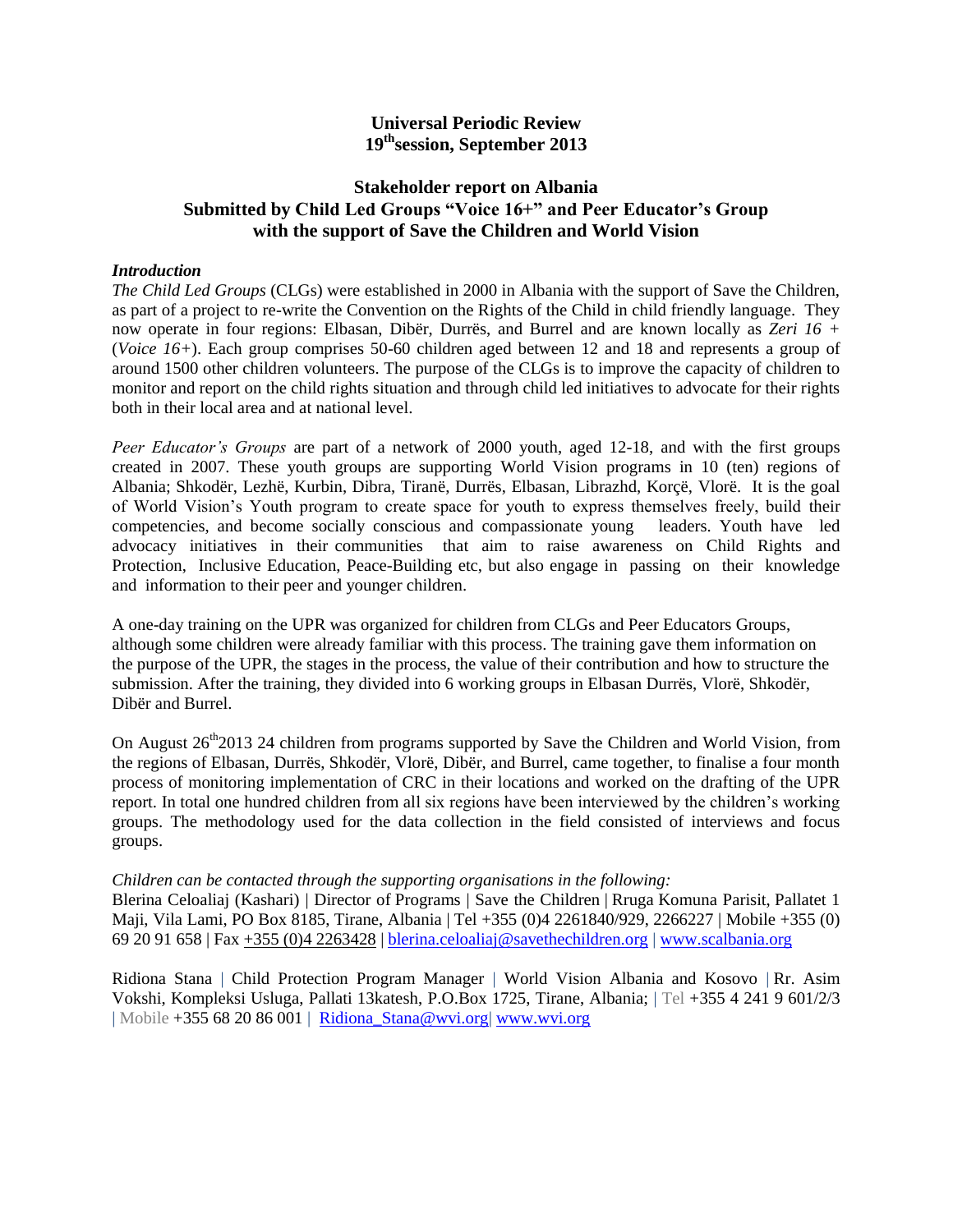# **PROMOTION AND PROTECTION OF CHILD RIGHTS IN ALBANIA**

# **1. EDUCATION**

*(Referring to recommendation no.12, 14 from the 61st session of the Committee on the Rights of the Child, and to recommendation no.24, 27-28, 84 from the 13th session of HRC- UPR, )*

### **Lack of access to quality education**

The interviews revealed that a significant number of children drop out of compulsory education due to financial causes, material and infrastructural reasons, due to parents' attitudes or for health reasons. Official drop out statistics for the regions covered by the children's survey vary between 0% and 1% but the survey found drop out in all regions.

In the cities, we observed that classes are overcrowded, which causes a decrease in the teaching and learning levels. In rural areas, there is a lack of high schools, which leads to the children of these areas not attending secondary education. In addition, in some rural areas, children are taught in mixed classes (i.e. children from the  $1<sup>st</sup>$  to the  $5<sup>th</sup>$  grade are in the same class).

There is also a lack of material and equipment and of a suitable and safe infrastructure needed for the teaching process. There is a lack of desks, chairs, heating systems, sports pitches, science labs, computer labs, and Internet connection (even in the schools in which computer labs exist, they are not available for children). In terms of the infrastructure suitable for children with disabilities, there are no ramps or other support facilities.

In some schools, there are no security guards as there are no funds for the appointment of a school guard. Some schools (mainly in rural areas) have no school fence. In general, there are no fire escapes or other safety equipment for emergencies such as fire or other disasters in schools.

We observed that, some teachers, are obliged to teach additional subjects in order to complete the required number of teaching hours for their monthly salary. Specialized teachers for specific subjects have to teach extra subjects even though they lack the required professional education. These subjects include IT, physical education, music education, visual arts education, technology, and so on. This results in poor quality classes, inaccurate evaluations of the students, and some classes not even taking place. The teachers stay in the classroom and organize free discussions with the children or the teacher does not carry out the lessons at all thus preventing the children from developing their talents. Driven by personal economic interests, qualified teachers force children to attend private classes in exchange for grades the children did not merit or deserve, by using psychological pressure against them.

Children report that textbooks are difficult for them and overly complicated. Some of the books have been translated from other languages without being adapted or edited, which makes them difficult to understand.

### **Recommendations**

- 1.1 The government must allocate funds for the continuous and compulsory development of teachers as well as for the selection and adaptation of the curriculum and of the teaching workload.
- 1.2 The government must take the necessary measures to enforce the law, analyse the cases of school dropout and develop concrete action plans to eliminate this phenomenon.

Submitted by Child Led Groups "Voice 16+" and Peer Educator's Group with the support of Save the Children and World Vision

Submission re. 2nd Universal Periodic Review of Albania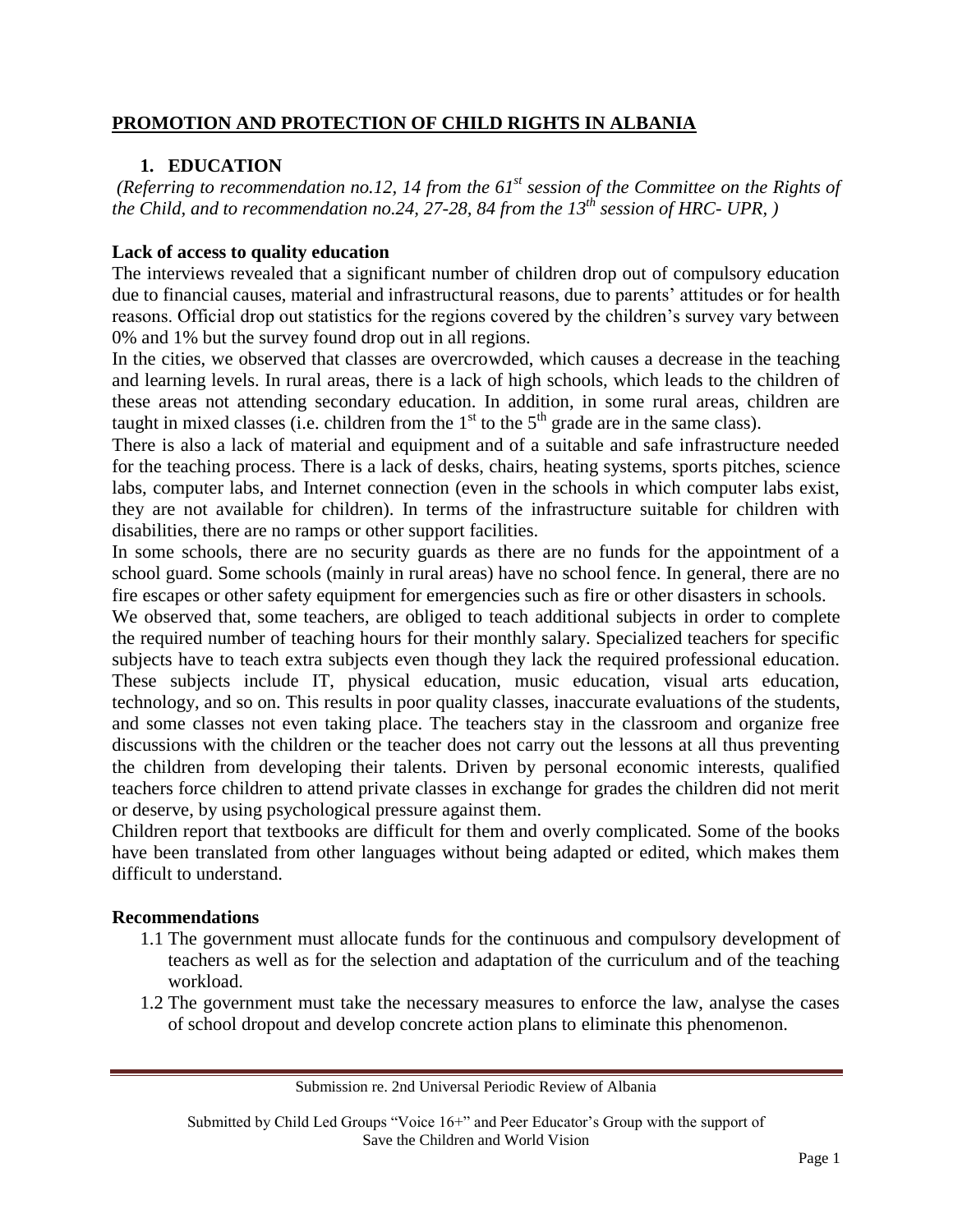- 1.3 New schools must be constructed, and the existing ones must be extended; their infrastructure must be improved and adapted to basic standards, in order for children to have optimal schooling and education conditions.
- 1.4 Measures should be taken to ensure professional delivery of classes ensuring teachers with relevant specialised degrees teach those specific subjects, such as IT, Literature, physical education, music and visual arts, and sciences.
- 1.5 Funds must be allocated to ensure security in the school by providing schools with specialized workers, and measures should be taken for children's safety in cases of emergency.

# **2. VIOLENCE**

(*Referring to recommendations coming from Argentina and Chile in relation to use of corporal punishment of children as a disciplinary method, recommendation no. 16, 66 from the 13th session of HRC- UPR*)

The interviewees state that they experience psychological and physical violence from their parents as a form of punishment and education. All the interviews revealed that children, especially those belonging to the Roma community, do not know where to go when they experience violence; they also do not know about the child protection unit. Extensive findings showed that children see violence as normal behaviour, they are not aware of the negative consequences of violence, they even say that violence is an appropriate means of education for them and they do not know where to report it. Violence is even more prevalent for children in less developed communities: Roma and Egyptian children and children in rural areas. Violence is used in their families as a means to educate and discipline children when they make mistakes.

Children belonging to vulnerable groups experience violence in their homes when they make mistakes. The bigger the mistake, the more severe the punishment.

In vulnerable families, the head of the family forces children to work in order to earn money, and if the child refuses to do so, the father is violent towards him/her until he/she agrees. If the child does not earn the amount of money expected by the head of the family, he/she is punished by food being withheld, or by being beaten up. It was found that some of the children are not aware of the existence of the child protection unit and its functions.

During the interviews, it was noticed that violence is still present in schools. Teachers are violent towards students and students are also violent towards each other. Teachers do not know about the existence of the ethical and behavioural code, they do not follow it, and neither do they know about the law on child protection. Children are concerned about the fact that schools lack control and do not enforce the internal regulations about school students carrying weapons. Violence among peers is one of the most sensitive problems nowadays. Children do not solve their problems in peaceful ways; they rather choose violence as the faster solution to a problem.

# **Recommendations**

2.1 The government must organize awareness activities against violence in all environments in which children are present. Practices of family conflict resolution without the use of violence must be taught to children and positive models of communication must be provided to them, for a healthy relationship with their families and communities.

Submission re. 2nd Universal Periodic Review of Albania

Submitted by Child Led Groups "Voice 16+" and Peer Educator's Group with the support of Save the Children and World Vision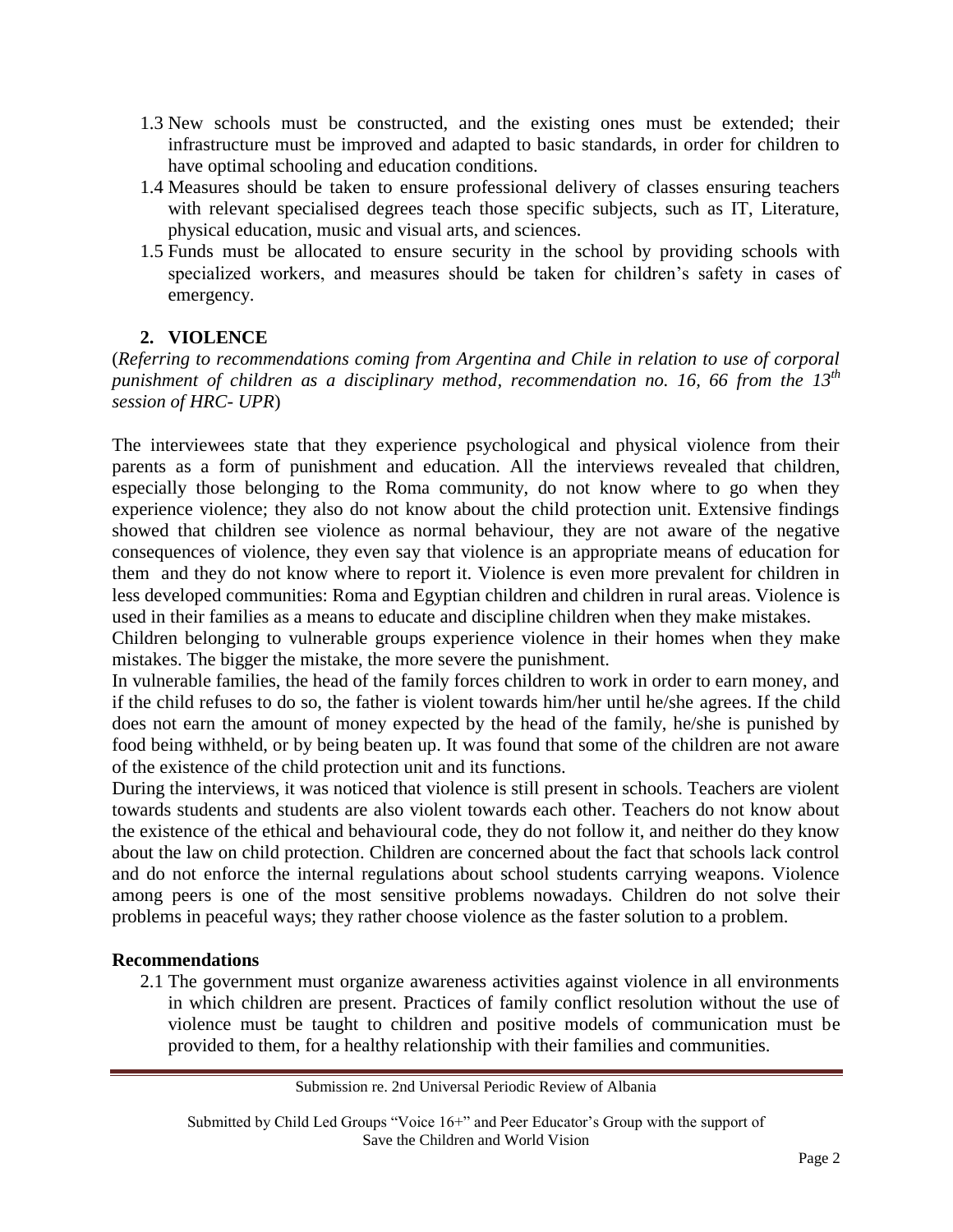- 2.2 Child protection mechanisms must be promoted and strengthened, cases where children experience violence must be identified and referred to the responsible structures, and measures should be taken to stop violence everywhere.
- 2.3 The government must take measures to enforce strong laws in order to prevent violence by teachers. Training modules and projects against violence and its consequences must be carried out. The government must promote the referral of cases of violence both in and outside schools and must establish a monitoring and reporting system for these cases. In addition, schools must be surveyed in order to prevent and minimise the cases of violence.
- 2.4 The government must allocate funds to make the monitoring and reporting system fully operational, including the installation of video surveillance systems.

# **3. HEALTH**

*(Referring to recommendation no. 27-28, 78 from the 13th session of HRC- UPR)*

# **Poor quality and lack of access to health services**

The interviews conducted showed that there is a lack of health staff in schools (nurses, dentists, psychologists). Even in the cases where health professionals are appointed, they do not work full time or do not have a suitable qualification. Children reported that first aid kits are also missing, and even when there is one, it is not equipped with all the necessary materials.

In order to be able to benefit from public health service, including checkups, exams, and medications, parents are required to pay an amount of money to the medical staff, although they pay tax and health insurance. This amount of money that the doctor receives from the patient is for public health services, which are supposed to be free. In Albania, all those who pay health insurance to the state are entitled to receive free health service. This amount of money is an illegal payment made "according to the patient's inclination and financial means", either paid to the doctor directly or indirectly to a third party. Otherwise, the health service is not provided and the person is not welcomed next time.

The medications provided are not of a good quality or are expired, and there is a limited choice of medicines on the reimbursement list. This is a defined list of medicines that the State reimburses to various patient categories defined by legislation. This list includes cheap, low quality medicines and medicines are often past their expiry date. Parents are often forced to avoid getting medical treatment for their children because they are unable to afford these expensive medications.

Hospitals and health centres in urban and rural areas lack infrastructure and specialised doctors, which means patients have to travel 3 to 4 hours to reach the nearest city hospital. Hospitals in urban areas and health centres in rural areas lack infrastructure and specialized doctors. Patients move from the health centres of rural areas to the hospitals of big cities in order to get a specialized service. Even when the medical equipment is available in the urban public hospitals and health centres, doctors often recommend or require the patients to go to their private clinics.

The interviews conducted with the children of the Roma community showed that children who are not registered in the Civil Registry Office do not receive a free health service at all.

# **Use of narcotic substances**

Submission re. 2nd Universal Periodic Review of Albania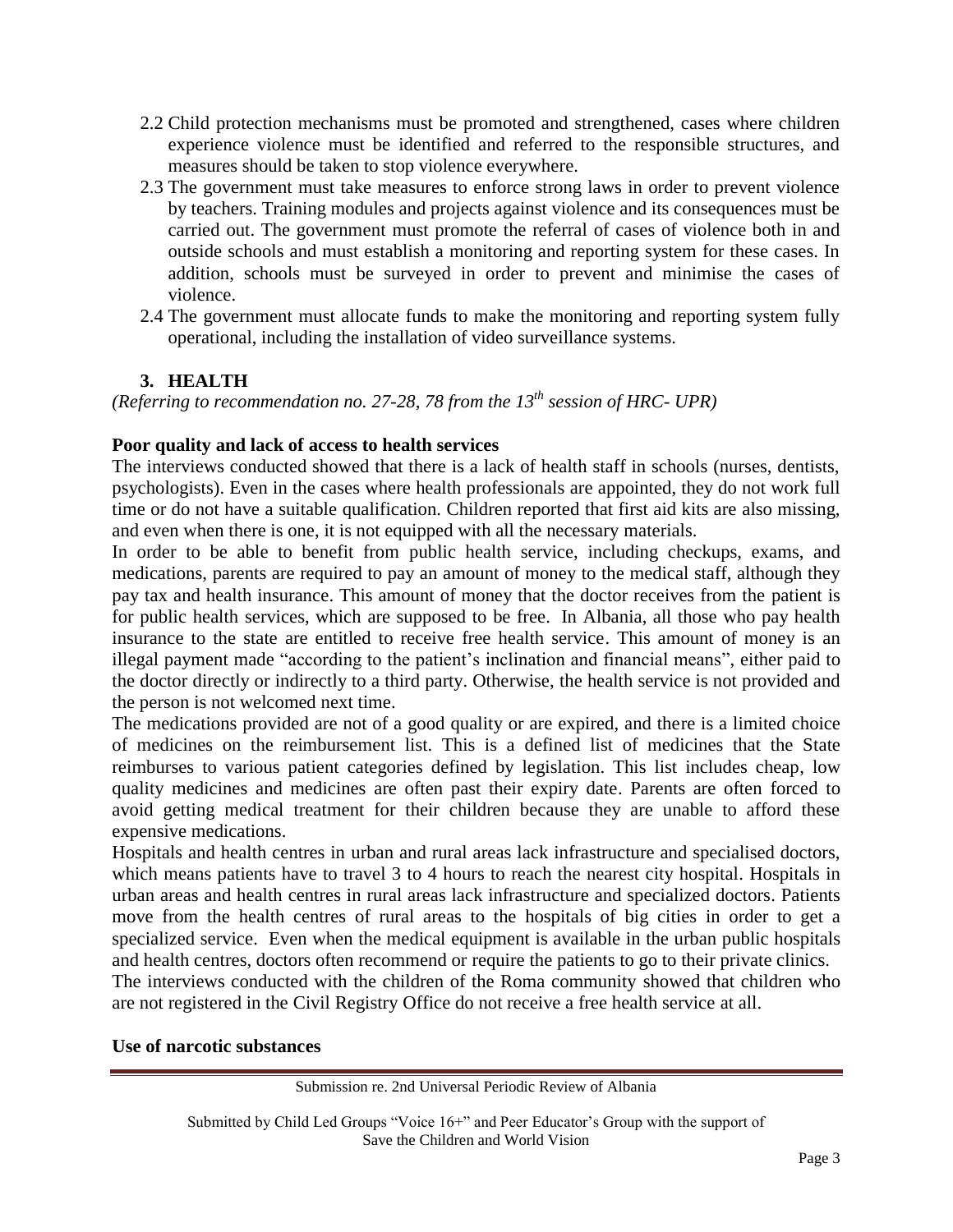An important issue we addressed was also the use of narcotic substances by children. 85% of children surveyed by  $CLGs<sup>1</sup>$  say that children, especially boys, are driven to use these substances mainly by the need to show off, and out of curiosity. The other reasons given are the influence of their schoolmates, family conflict, and society's indifference towards them.

The main concerns identified by children in the survey related to:

- 65% of children say there is an increasing trend in the number of users of narcotic substances
- 53% of children say the money to buy drugs is obtained, through stealing, borrowing money and drug dealing.

# **Exposure to pollution and effects on health**

Many health problems among children, including genetic mutations, are caused by the presence of heavy industries such as iron and steel mills, factories, industrial plants, and waste incineration near residential areas<sup>2</sup>. This, together with the pollution of lakes and deforestation increase the number of children with disabilities and the cases of severe health problems.

Noise pollution is also a concern in the regions where interviews were conducted. The answers received reveal that the laws specifying time limits for loud music are not enforced.

# **Recommendations**

The government must take the following measures:

- 3.1 Guarantee free health services in every school, with the necessary equipment and qualified staff and in health centres, with verified and quality medicines, which have not expired, for all the children (especially those who are not registered).
- 3.2 Increase the number of well-equipped health centres in rural areas. Extend the drugs on the reimbursement scheme, especially for medicines for children.
- 3.3 Strengthen and enforce the law on the reduction of waste and the minimisation of noise pollution, and raise awareness among the business community and the wider society.
- 3.4 Carry out to the largest possible extent, cultural, didactic, and sports activities, in order to improve children's social participation, cooperation, and information about drugs and narcotic substances.
- 3.5 Ensure that school regulations on access to school premises are fully enforced to protect children from exposure to drugs. For example to prevent students from leaving the school premises and strangers and unauthorized people from getting into the school premises during school time and ensure surveillance of the school's internal and external environments with cameras.

# **4. DISCRIMINATION**

 $\overline{\phantom{a}}$ 

Submission re. 2nd Universal Periodic Review of Albania

Submitted by Child Led Groups "Voice 16+" and Peer Educator's Group with the support of Save the Children and World Vision

<sup>&</sup>lt;sup>1</sup> In 2013, Child Led Groups surveyed 450 children in 12 schools about their use of narcotic substances. 85% of 450 respondents admitted that their peers smoke because of the need to show off and out of curiosity. Only 15% smoke because of social problems.

<sup>2</sup> Including the metallurgical factory *Çeliku I Partisë* in Elbasan, owned by the Turkish company Kurum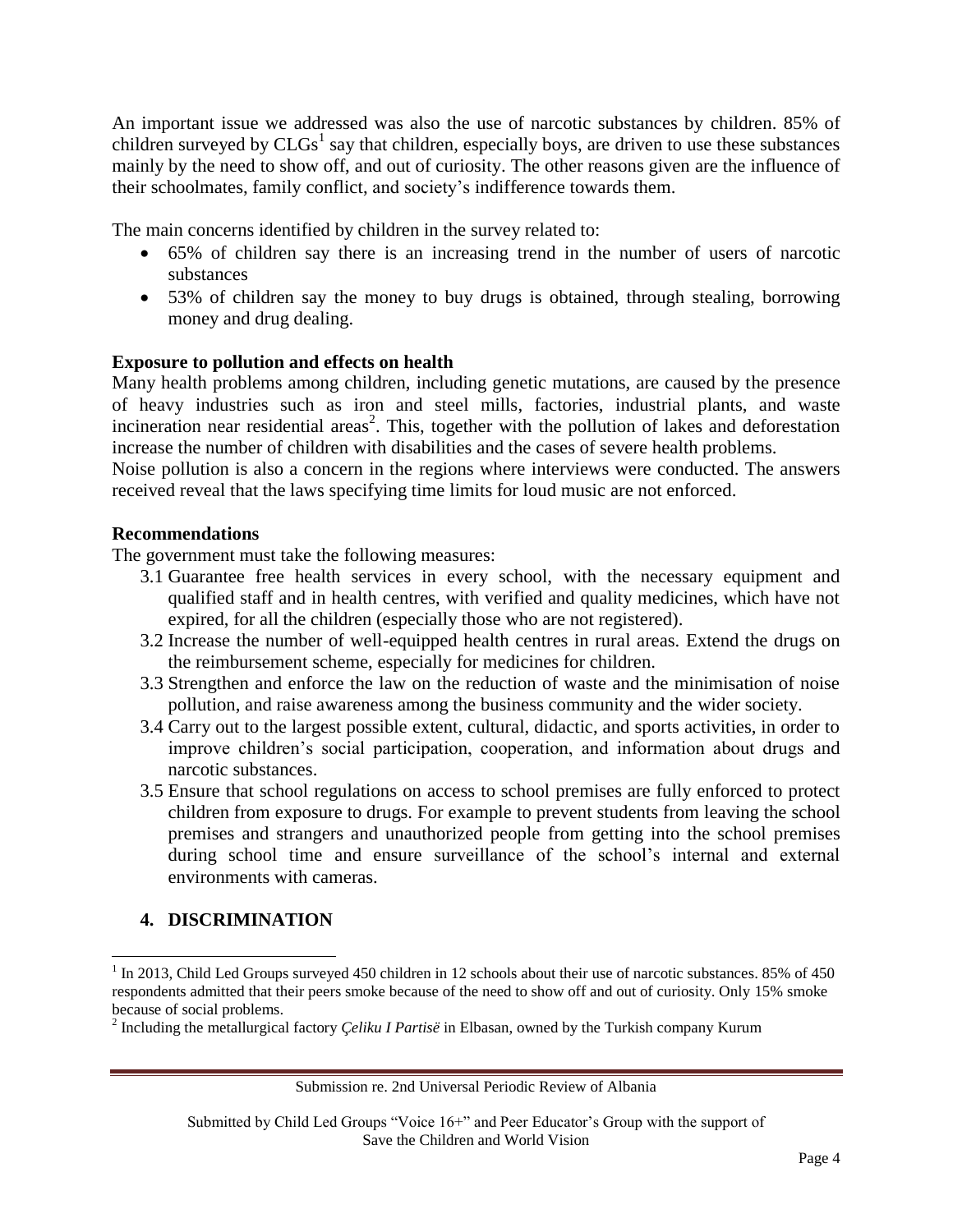*(Referring to recommendation no.1-7, 13, 15, 24, 39, 85 from the 13th session of HRC- UPR)*

The rights of children with disabilities are not recognized and their basic needs are not fulfilled. This leads to their isolation and non-inclusion in education. This situation is exacerbated by the lack of specialized staff needed for the fulfilment of their specific needs.

In the interviews conducted with them, children from the Roma community said that they wished they had a white skin in order to be equal with other children. The lack of basic minimum living conditions (food, housing, hygiene) leads to school dropout and consequently to the increase in discrimination against this community. Children of the Roma community are often forced to beg for money and, as a consequence, they lose their childhood, education, inclusion, and are denied their right to play. They also encounter problems in their physical and emotional development.

Discrimination is also present in the education of all the above-mentioned children, due to lack of "personal connections" and inability to pay bribes. Students who have the possibility to pay for their grades are always more favoured compared to those who do not have the financial means to do so.

All these factors contribute to perpetuate their exclusion from the rest of society. This is not only seen amongst the Roma community, but also in the low-income families and those coming from rural areas.

# **Recommendations**

- 4.1 The government must allocate funds for the adaptation of the infrastructure for children with disabilities (not only during election campaigns). The government must ensure and guarantee the implementation of the 2010 law "On Protection from Discrimination" for children with disabilities.
- 4.2 The government must guarantee the organizing of awareness campaigns aimed at sensitizing public opinion to the concerns of the Roma community.
- 4.3 The government must ensure specialized staff for Roma children (coming from their community), for children with disabilities, as well as for children with learning difficulties.
- 4.4 The government must take strict measures to eliminate bribery and favouritism in schools. Corruption through bribery includes: parents of children giving money to the teachers in order to get a better grade than the children deserve or to ensure the children pass the class. Favouritism in schools includes the over-evaluation or undeserved evaluation of children who have special links, for example: family origin, socialeconomic status and family connections with the teachers. Stopping bribery would prevent corruption in school and ensure the children would focus on learning in school to achieve results.
- 4.5 The government must take measures to inform society about the law against discrimination and the mechanisms responsible for its implementation.

# **5. PARTICIPATION**

The mechanisms ensuring child participation are the Children's Governments in schools, and child-led groups. Child-led groups function effectively because they are supported by organizations and civil society. This is not the case for the Children's Governments, which are

Submission re. 2nd Universal Periodic Review of Albania